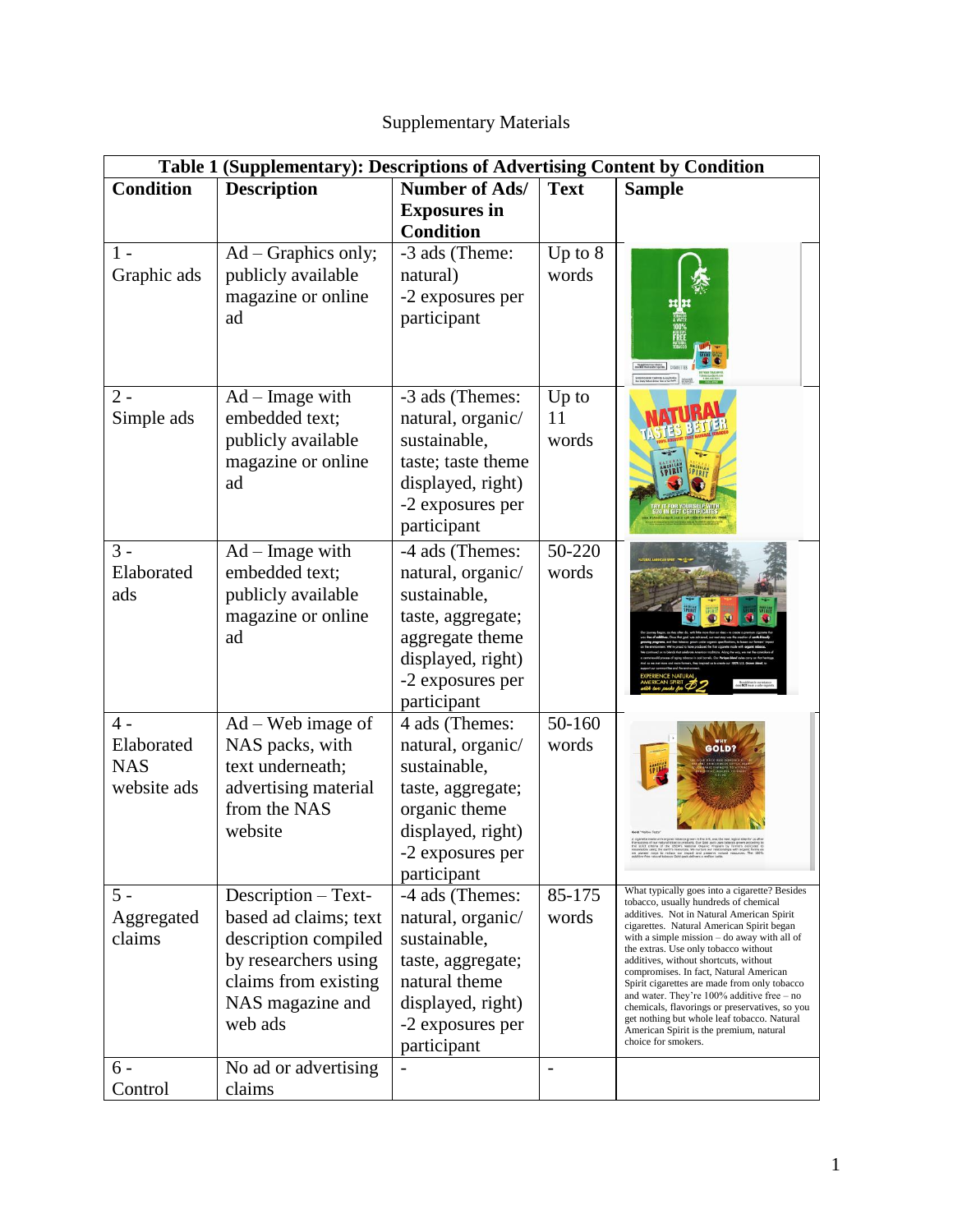## **Table 2 (Supplementary): NAS Attitude Measures Attitudinal Semantic Differentials**

*These items utilized a slider scale with the following differentials on either end of the scale. The stem used was: "Please click on the slider below and move it to the point on the scale from -10 to 10 to reflect how you would rate Natural American Spirit cigarettes on the following attributes. The numerical representation of your response will appear to the right of the scale as you move the slider."*

Negative – Positive

Bad – Good

Unenjoyable – Enjoyable

Unpleasant – Pleasant

Foolish – Wise

Harmful – Beneficial

*Note:* The attitude measure in the analysis was a scale representing the 6 different semantic differentials listed above (i.e., bad-good; negative-positive; foolish-wise; unenjoyable-enjoyable; unpleasant-pleasant; harmfulbeneficial).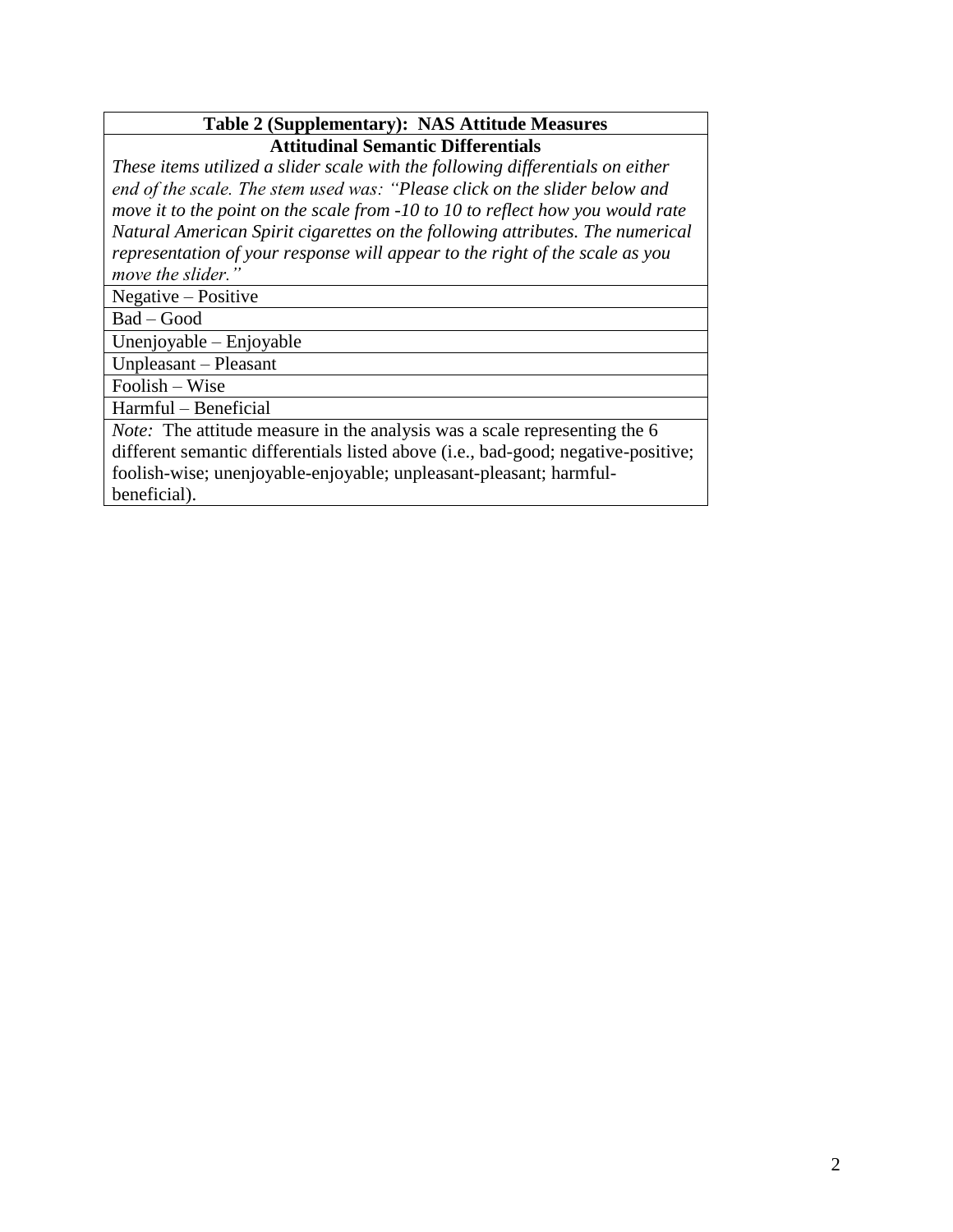## **Table 3 (Supplementary): Intention Measures Intention Items**

*These items utilized a four-point response scale (definitely will not, probably will not, probably will, definitely will). The stem was: Please indicate the degree to which you intend to use cigarettes in the future.*

How likely are you to smoke a *traditional* cigarette, even one puff, at any time in the next 6 months?

How likely are you to smoke a *Natural American Spirit* cigarette, even one puff, at any time in the next 6 months?

How likely are you to try a *Natural American Spirit* cigarette if a sample were offered for free?

How likely are you to talk to friends or family about *Natural American Spirit* cigarettes in the near future?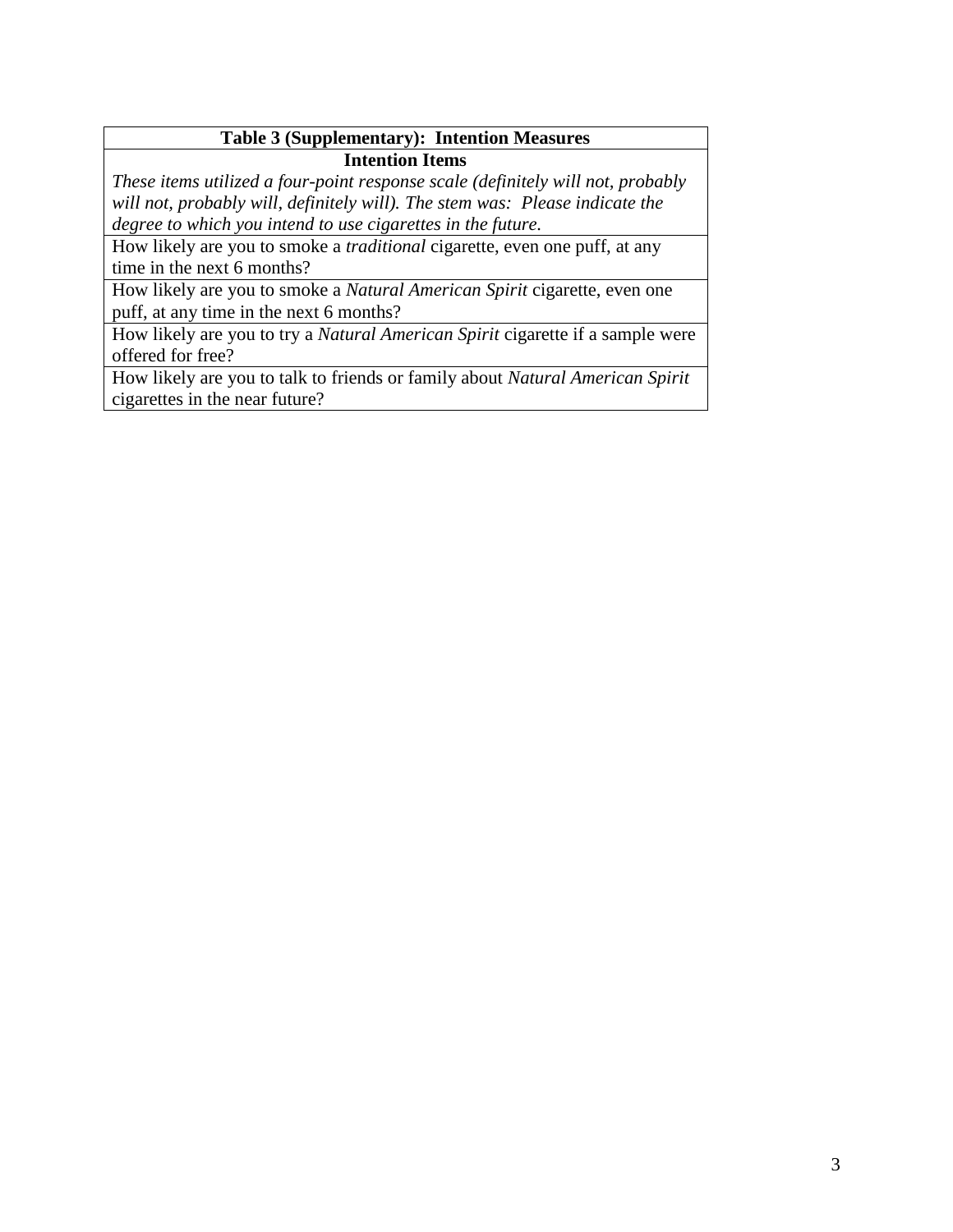| Table 4 (Supplementary): Inaccurate Beliefs toward NAS                                         |                                                                                  |  |  |  |
|------------------------------------------------------------------------------------------------|----------------------------------------------------------------------------------|--|--|--|
| <b>Scale</b>                                                                                   | <b>Belief</b>                                                                    |  |  |  |
| Health/Safety                                                                                  | Natural American Spirit cigarettes are less harmful than traditional             |  |  |  |
|                                                                                                | cigarettes.                                                                      |  |  |  |
| Health/Safety                                                                                  | Even though no cigarettes are safe, Natural American Spirit cigarettes are       |  |  |  |
|                                                                                                | still safer than traditional cigarettes.                                         |  |  |  |
| Health/Safety                                                                                  | Inhaling smoke from Natural American Spirit cigarettes is no worse for           |  |  |  |
|                                                                                                | smokers' health than other smoke in the environment.                             |  |  |  |
| Health/Safety                                                                                  | A Natural American Spirit cigarette is no worse for smokers' health than a       |  |  |  |
|                                                                                                | can of soda.                                                                     |  |  |  |
| Health/Safety                                                                                  | Cigarettes can cause cancer, but Natural American Spirit cigarettes are less     |  |  |  |
|                                                                                                | likely to cause cancer.                                                          |  |  |  |
| Chemical/                                                                                      | Natural American Spirit cigarettes with tobacco certified under the USDA         |  |  |  |
| Composition                                                                                    | Organic Program standards are a healthier alternative to traditional             |  |  |  |
|                                                                                                | cigarettes.                                                                      |  |  |  |
| Chemical/                                                                                      | Tobacco and water are the only two products used to make a Natural               |  |  |  |
| Composition                                                                                    | American Spirit cigarette.                                                       |  |  |  |
| Chemical/                                                                                      | Smoking Natural American Spirit cigarettes does not produce tar.                 |  |  |  |
| Composition                                                                                    |                                                                                  |  |  |  |
| Chemical/                                                                                      | All Natural American Spirit cigarettes are made with organic tobacco.            |  |  |  |
| Composition                                                                                    |                                                                                  |  |  |  |
| Addictiveness                                                                                  | It is easier to quit smoking Natural American Spirit cigarettes than traditional |  |  |  |
|                                                                                                | cigarettes.                                                                      |  |  |  |
| Addictiveness                                                                                  | Natural American Spirit cigarettes have less nicotine than traditional           |  |  |  |
|                                                                                                | cigarettes.                                                                      |  |  |  |
| Addictiveness                                                                                  | There is a lower chance of becoming addicted to Natural American Spirit          |  |  |  |
|                                                                                                | cigarettes than traditional cigarettes.                                          |  |  |  |
| Note: Multiple findings by the U.S. government as well as other organizations indicate that    |                                                                                  |  |  |  |
| "natural" or "additive-free" cigarettes have not been shown to be healthier or safer than      |                                                                                  |  |  |  |
| traditional cigarettes. In April 2000, the Federal Trade Commission reached a settlement       |                                                                                  |  |  |  |
| agreement with SFNTC that their cigarettes marked as additive-free must include a warning      |                                                                                  |  |  |  |
| label that this does not mean a safer cigarette.[4] In 2015, the FDA also issued warning       |                                                                                  |  |  |  |
| letters to companies marketing their cigarettes as natural and additive-free; in 2017, the FDA |                                                                                  |  |  |  |
| signed an agreement with SFNTC restricting use of natural and additive-free terminology, in    |                                                                                  |  |  |  |
| order to dispel perceptions that such cigarettes pose fewer health risks because evidence has  |                                                                                  |  |  |  |
| not indicated that they are healthier or safer than traditional cigarettes.[1, 2, 10]          |                                                                                  |  |  |  |

- 1. U.S. Food and Drug Administration. FDA takes action against three tobacco manufacturers for making "additive-free" and/or "natural" claims on cigarette labeling [Internet]. 2015. Available from: http://www.fda.gov/NewsEvents/Newsroom/PressAnnouncements/ucm459840.htm
- 2. Campaign for Tobacco Free Kids. FDA/Santa Fe Natural Tobacco agreement fails to protect the public from misleading claims and imagery on Natural American Spirit cigarettes [Internet]. 2017. Available from: http://www.tobaccofreekids.org/press\_releases/post/2017\_03\_02\_fda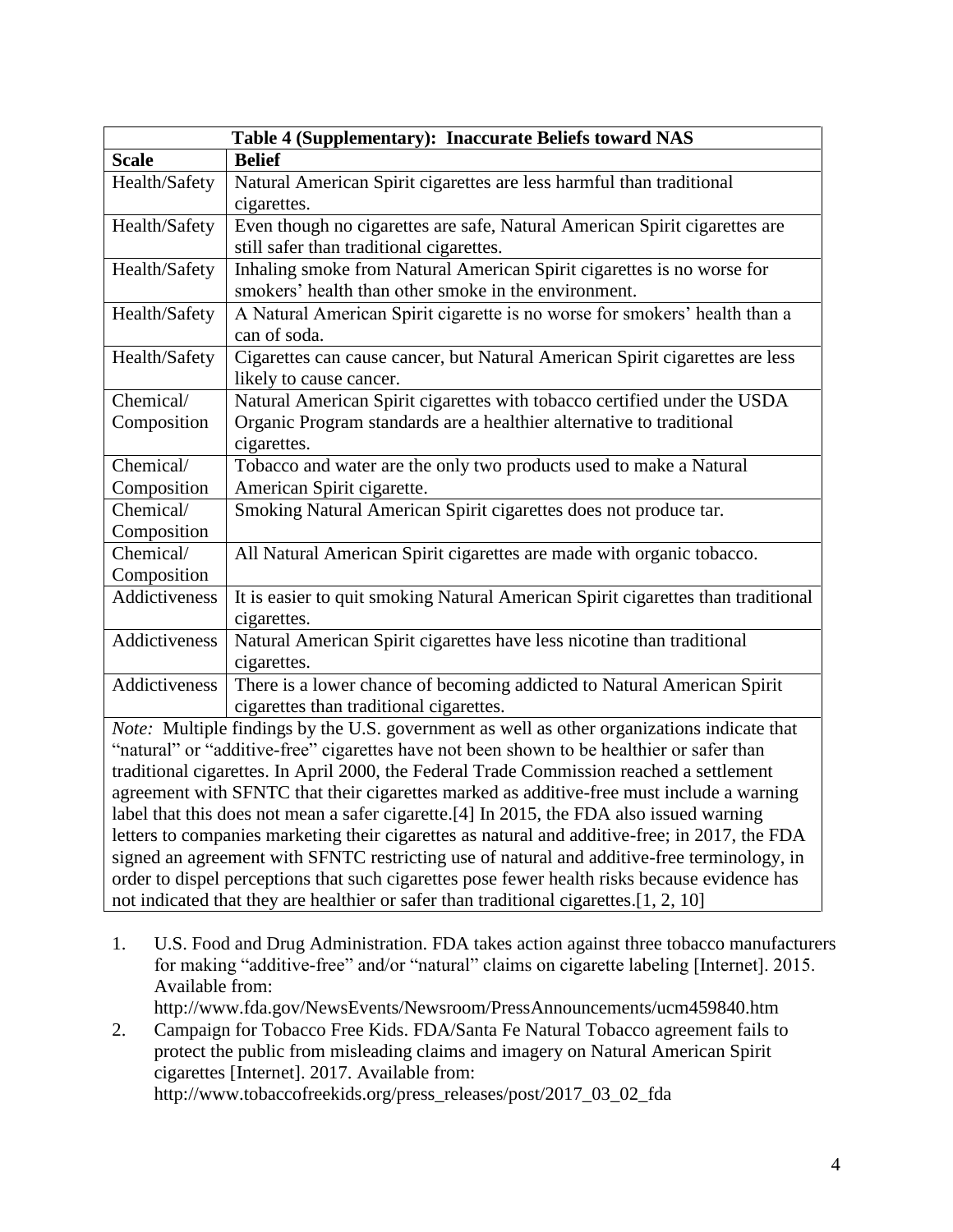- 4. U.S. Federal Trade Commission. (2000, April 27). FTC accepts settlements of charges that "alternative" cigarette ads are deceptive. Retrieved from: https://www.ftc.gov/newsevents/press-releases/2000/04/ftc-accepts-settlements-charges-alternative-cigarette-ads-are (accessed January 2017).
- 10. Byron MJ, Baig SA, Moracco KE, Brewer NT. Adolescents' and adults' perceptions of "natural", "organic" and "additive-free" cigarettes, and the required disclaimers. Tob Control. 2016 Mar 11;tobaccocontrol-2015-052560.